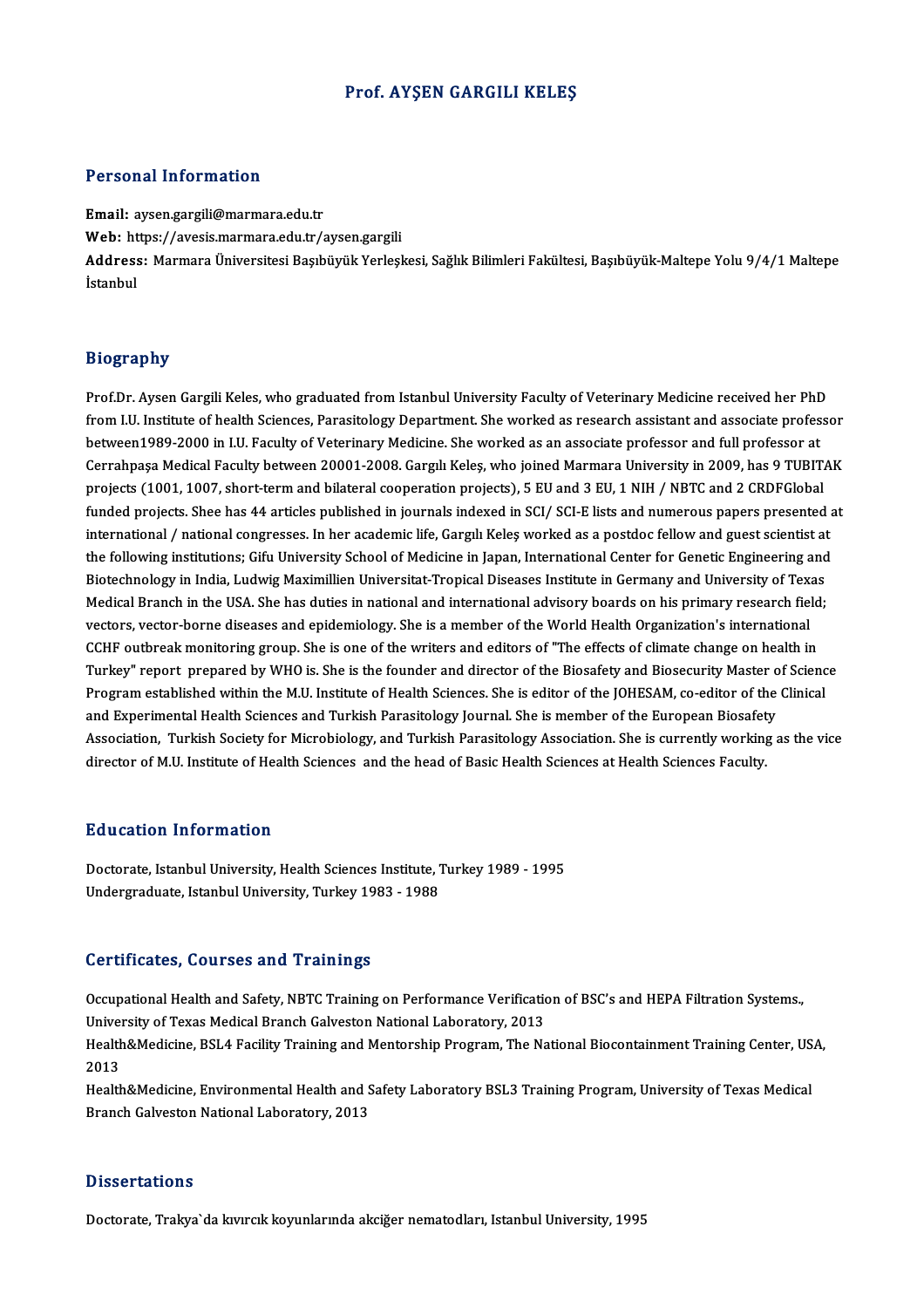## **Research Areas**

Health Sciences, Natural Sciences

## Academic Titles / Tasks

Academic Titles / Tasks<br>Professor, Marmara University, Faculty Of Health Sciences, Basic Health Sciences, 2014 - Continues<br>Professor, Marmara University, Faculty Of Health Sciences, Basic Health Sciences, 2014 Professor, Marmara University, Faculty Of Health Sciences, Basic Health Sciences,<br>Professor, Marmara University, Faculty Of Health Sciences, Nursing, 2009 - 2014<br>Assesiste Professor, Istanbul University, Carrabases Typ Fel Professor, Marmara University, Faculty Of Health Sciences, Basic Health Sciences, 2014 - Continues<br>Professor, Marmara University, Faculty Of Health Sciences, Nursing, 2009 - 2014<br>Associate Professor, Istanbul University, C Professor, Marmara University, Faculty Of Health Sciences, Nursing, 2009 - 2014<br>Associate Professor, Istanbul University, Cerrahpaşa Tıp Fakültesi, Temel Tıp Bilimleri Bölümü, 2001 - 200<br>Associate Professor, Istanbul Unive Associate Professor, Istanbul University, Veteriner Fakültesi, Klinik Öncesi Bilimleri Bölümü, 1999 - 2001<br>Academic and Administrative Experience

Vice Dean, Marmara University, Faculty Of Health Sciences, Basic Health Sciences, 2020 - Continues redutenne und rrunnmeerdere Birjerrenee<br>Vice Dean, Marmara University, Faculty Of Health Sciences, Basic Health Sciences, 2020 - Continues<br>Birim Stratejik Plan Komisyonu Üyesi, Marmara University, Faculty of Health Science Vice Dean,<br>Birim Strat<br>Continues<br>Ethics Com Birim Stratejik Plan Komisyonu Üyesi, Marmara University, Faculty of Health Sciences, Basic Health Sciences, 2019 -<br>Continues<br>Ethics Committee Member, Marmara University, Faculty of Health Sciences, Basic Health Sciences,

Continues<br>Ethics Committee Member, Marmara University, Faculty of Health Sciences, Basic Health<br>Marmara University, Faculty of Health Sciences, Basic Health Sciences, 2017 - Continues<br>Restante Commissioner, Marmara Univers Ethics Committee Member, Marmara University, Faculty of Health Sciences, Basic Health Sciences, 2017 - Continue<br>Marmara University, Faculty of Health Sciences, Basic Health Sciences, 2017 - Continues<br>Rectorate Commissioner Marmara University, Faculty of Health Sciences, Basic Health Sciences, 2017 - Continues<br>Rectorate Commissioner, Marmara University, Faculty of Health Sciences, Basic Health Sciences, 201<br>Faculty Executive Board Member, Mar Rectorate Commissioner, Marmara University, Faculty of Health Sciences, Basic Health Sc<br>Faculty Executive Board Member, Marmara University, Faculty of Health Sciences, 2014<br>Marmara University, Faculty of Health Sciences, B Faculty Executive Board Member, Marmara University, Faculty of Health Sciences, 2014 - Continu<br>Marmara University, Faculty of Health Sciences, Basic Health Sciences, 2014 - Continues<br>Assistant Director of the Institute, Ma Assistant Director of the Institute, Marmara University, Institute Of Health Sciences, 2018 - 2020<br>Courses

Courses<br>Chemical, Biological, Nuclear and Radioactive threads and protection, Postgraduate, 2020 - 2021<br>Seminar, Postgraduate, 2020, ...2021 Seurses<br>Chemical, Biological, Nuclear and Rad<br>Seminar, Postgraduate, 2020 - 2021<br>Laboratory biosofoty, Bostgraduate Chemical, Biological, Nuclear and Radioactive thre<br>Seminar, Postgraduate, 2020 - 2021<br>Laboratory biosafety, Postgraduate, 2020 - 2021<br>Piosthiss, Postgraduate, 2020, 2021 Seminar, Postgraduate, 2020 - 2021<br>Laboratory biosafety, Postgraduate, 2020 -<br>Bioethics, Postgraduate, 2020 - 2021<br>Microbiology, Undergraduate, 2020 - 2021 Laboratory biosafety, Postgraduate, 2020 - 2021 Clinical Microbiology, Undergraduate, 2020 - 2021 Microbiology, Undergraduate, 2020 - 2021<br>Clinical Microbiology, Undergraduate, 2020 - 2021<br>Research in Physiotherapy, Undergraduate, 2020 - 2021<br>Suesses Strategies, Undergraduate, 2020 - 2021 Clinical Microbiology, Undergraduate, 2020 - 202<br>Research in Physiotherapy, Undergraduate, 2020<br>Success Strategies, Undergraduate, 2020 - 2021<br>Creative thinking, Undergraduate, 2020 - 2021 Research in Physiotherapy, Undergraduate, 2020<br>Success Strategies, Undergraduate, 2020 - 2021<br>Creative thinking, Undergraduate, 2020 - 2021<br>Laboratory technologies, Pestaneduate, 2020 Success Strategies, Undergraduate, 2020 - 2021<br>Creative thinking, Undergraduate, 2020 - 2021<br>Laboratory technologies, Postgraduate, 2020 - 2021

## Advising Theses

GARGILI KELES A., İstanbul ili köpeklerinde bulunan babesia türlerinin teshisinde mikroskobik ve pcr-rlb bulgularının karşılaştırılması, Doctorate, N.(SELEK)(Student), 2006 GARGILI KELEŞ A., İstanbul ili köpeklerinde bulunan babesia türlerinin teşhisinde mikroskobik ve pcr-rlb bulgular<br>karşılaştırılması, Doctorate, N.(SELEK)(Student), 2006<br>GARGILI KELEŞ A., Bağışıklığı baskılanmış hastalarda karşılaştırılması, Doctorate, N.(SELEK)(Student), 2006<br>GARGILI KELEŞ A., Bağışıklığı baskılanmış hastalarda ve anaokı<br>türlerinin ayrımı, Postgraduate, P.KAHRAMAN(Student), 2004 türlerinin ayrımı, Postgraduate, P.KAHRAMAN(Student), 2004<br>Designed Lessons

GargılıKeleşA.,LaboratoryBiosafety,Postgraduate,2019 -2020 Gargılı Keleş A., Bioethics, Postgraduate, 2019 - 2020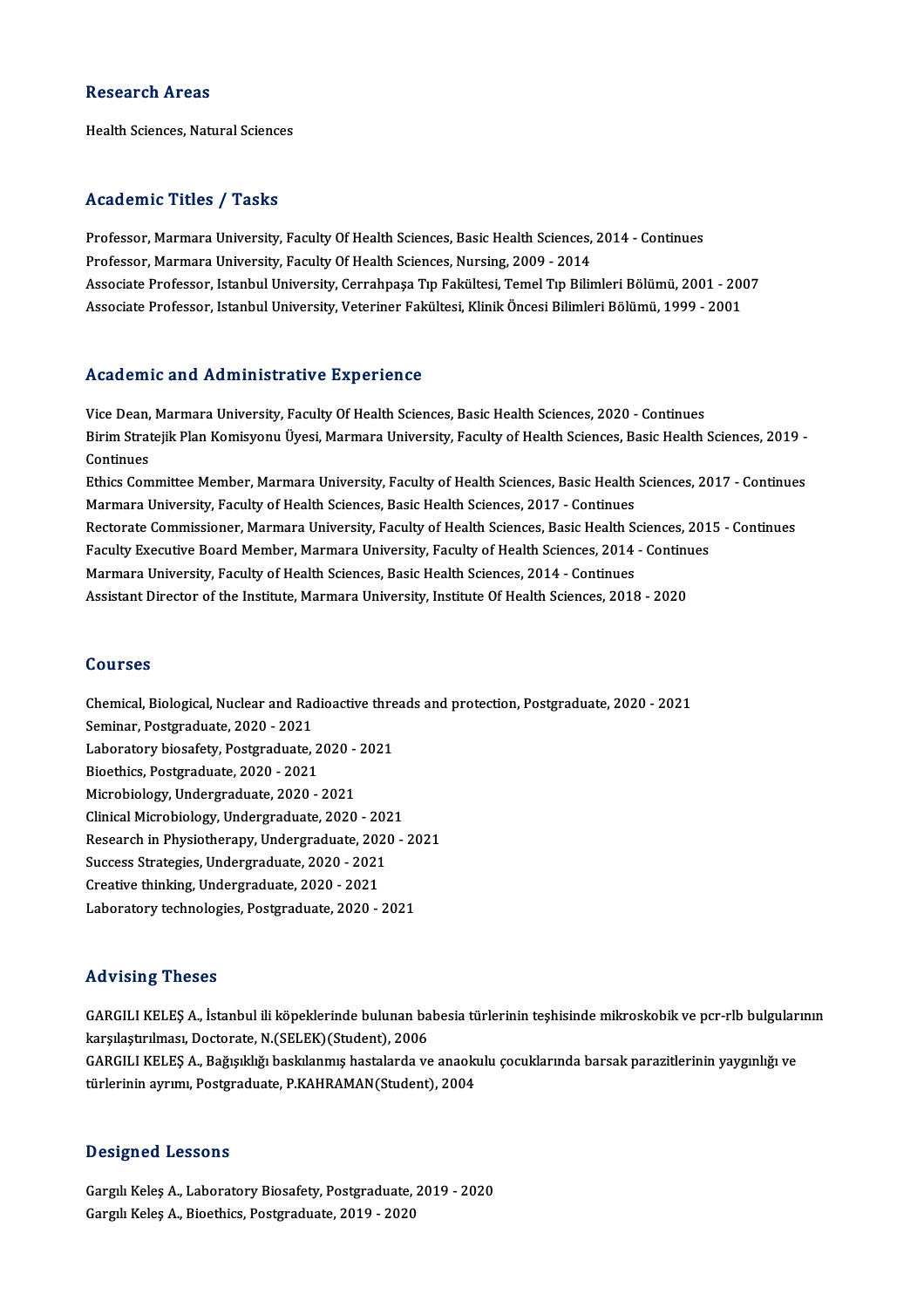Gargılı Keleş A., CBRN threats and protection, Postgraduate, 2019 - 2020<br>Cargılı Keleş A., CBRN threats and protection, Postgraduate, 2019 - 2020 Gargılı Keleş A., CBRN threats and protection, Postgraduate, 2019 - 2(<br>Gargılı Keleş A., Laboratory technologies, Postgraduate, 2019 - 2020 Gargılı Keleş A., Laboratory technologies, Postgraduate, 2019 - 2020<br>Taught Courses And Trainings

Taught Courses And Trainings<br>Gargılı Keleş A., Omurtag Korkmaz B. İ. , Mülazımoğlu Durmuşoğlu L., STANDART OPERATION PROCEDURES WORKSHOP,<br>2019 - 2019 2019 -<br>2019 - 2019<br>2019 - 2019 Gargılı Keleş A., Omurtag Korkmaz B. İ. , Mülazımoğlu Durmuşoğlu L., STANDART OPERATION PROCEDURI<br>2019 - 2019<br>Gargılı Keleş A., Laboratuvar Biyogüvenliği esas ve uygulamaları, BSL 3 Laboratuvar Eğitimi, 2016 - 2016<br>Cargılı

2019 - 2019<br>Gargılı Keleş A., Laboratuvar Biyogüvenliği esas ve uygulamaları, BSL 3 Laboratuvar Eğitimi, 2016 - 2016<br>Gargılı Keles A., Üst Düzev Güvenlik Laboratuvarlarında Calısma ve Uygulama Prosedürleri ve Esasları", 20

## Education Infrastructure Information

Gargılı Keleş A., Omurtag Korkmaz B. İ., Durmuşoğlu L., Biosafety and Biosecurity Training Laboratory, September 2019

## Designed Programs

Gargılı Keleş A., Undergraduate Double Major, Biosafety and Biosecurity MSc. Program, 2020 - Continues Gargılı Keleş A., Undergraduate Minor, Biosafety and Biosecurity MSc. Program, 2020 - Continues

## Articles Published in Journals That Entered SCI, SSCI and AHCI Indexes

rticles Published in Journals That Entered SCI, SSCI and AHCI Indexes<br>I. The Effects of Nitric Oxide and Inhibitor, and Combination of Albendazole and Praziquantel On Liver<br>in Mice Injected with Echineseeaus grapplesus Lar The Effects of Nitric Oxide and Inhibitor, and Combination<br>in Mice Injected with Echinococcus granulosus Larvae<br>Kandil A. GARCH LKELES A. Palsi H. Tangel G. D. in Mice Injected with Echinococcus granulosus Larvae<br>Kandil A., GARGILI KELEŞ A., Balci H., Tansel C. D. ACTA TROPICA, vol.219, 2021 (Journal Indexed in SCI) II. High prevalence and different genotypes of Crimean-Congo hemorrhagic fever virus genome in ACTA TROPICA, vol.219, 2021 (Journal Indexed in SCI)<br>High prevalence and different genotypes of Crimean-Congo her<br>questing unfed adult Hyalomma marginatum in Thrace, Turkey<br>Alvildir C. Bonte D. Kolos A. Vetenseyen 7, Ker S High prevalence and different genotypes of<br>questing unfed adult Hyalomma marginatum<br>Akyildiz G., Bente D., Keles A., Vatansever Z., Kar S.<br>TICKS AND TICK BORNE DISEASES vol 12 no 2 20 questing unfed adult Hyalomma marginatum in Thrace, Turkey<br>Akyildiz G., Bente D., Keles A., Vatansever Z., Kar S.<br>TICKS AND TICK-BORNE DISEASES, vol.12, no.2, 2021 (Journal Indexed in SCI)<br>Interactions of Human Dermal Dend Akyildiz G., Bente D., Keles A., Vatansever Z., Kar S.<br>TICKS AND TICK-BORNE DISEASES, vol.12, no.2, 2021 (Journal Indexed in SCI)<br>III. Interactions of Human Dermal Dendritic Cells and Langerhans Cells Treated with Hyalomma TICKS AND TICK-BORNE DISEASES, vol.12, no.2, 2021 (Journ<br>Interactions of Human Dermal Dendritic Cells and La<br>Saliva with Crimean-Congo Hemorrhagic Fever Virus<br>Bodrigues S.E. MeAulou A.L. Cargili A. Bonta D.A. Interactions of Human Dermal Dendritic Cells<br>Saliva with Crimean-Congo Hemorrhagic Feve<br>Rodriguez S.E., McAuley A.J., Gargili A., Bente D.A.<br>VIBUSES BASEL vol.10, no.7, 2018 (Journal Indoves Saliva with Crimean-Congo Hemorrhagic Fever Virus<br>Rodriguez S. E. , McAuley A. J. , Gargili A., Bente D. A.<br>VIRUSES-BASEL, vol.10, no.7, 2018 (Journal Indexed in SCI)<br>The human infecting ticks in the sity of Istanbul and i Rodriguez S. E. , McAuley A. J. , Gargili A., Bente D. A.<br>VIRUSES-BASEL, vol.10, no.7, 2018 (Journal Indexed in SCI)<br>IV. The human infesting ticks in the city of Istanbul and its vicinity with reference to a new species fo VIRUSES-BASEL, vol.10, no.7, 2018 (Journal Indexed in SCI)<br>The human infesting ticks in the city of Istanbul and<br>Turkey<br>KAR S., YILMAZER N., Akyildiz G., GARGILI KELES A. The human infesting ticks in the city of Istanb<br>Turkey<br>KAR S., YILMAZER N., Akyildiz G., GARGILI KELEŞ A.<br>SYSTEMATIC AND APPLIED ACAPOLOCY VOL22. DQ SYSTEMATICANDAPPLIEDACAROLOGY,vol.22,no.12,pp.2245-2255,2017 (Journal Indexed inSCI) KAR S., YILMAZER N., Akyildiz G., GARGILI KELEŞ A.<br>SYSTEMATIC AND APPLIED ACAROLOGY, vol.22, no.12, pp.2245-2255, 2017 (Journal Indexed in SCI)<br>V. The role of ticks in the maintenance and transmission of Crimean-Congo hemo SYSTEMATIC AND APPLIED ACAROLOGY, vol.22, no.12,<br>The role of ticks in the maintenance and transmis<br>review of published field and laboratory studies The role of ticks in the maintenance and transmission of Crimean-Cor<br>review of published field and laboratory studies<br>Gargili A., Estrada-Pena A., Spengler J. R. , Lukashev A., Nuttall P. A. , Bente D. A.<br>ANTIVIPAL PESEARC review of published field and laboratory studies<br>Gargili A., Estrada-Pena A., Spengler J. R. , Lukashev A., Nuttall P. A. , Bente I<br>ANTIVIRAL RESEARCH, vol.144, pp.93-119, 2017 (Journal Indexed in SCI)<br>Transstadiel Transmi Gargili A., Estrada-Pena A., Spengler J. R. , Lukashev A., Nuttall P. A. , Bente D. A.<br>ANTIVIRAL RESEARCH, vol.144, pp.93-119, 2017 (Journal Indexed in SCI)<br>VI. Transstadial Transmission and Long-term Association of Cr ANTIVIRAL RESEARCH, vol.144, pp.<br>Transstadial Transmission and 1<br>Ticks Shapes Genome Plasticity<br>Via H. Bogh A. S., GARCH LKELES A. Transstadial Transmission and Long-term Association of Crimean-Conticks Shapes Genome Plasticity<br>Xia H., Beck A. S. , GARGILI KELEŞ A., Forrester N., Barrett A. D. T. , Bente D. A.<br>SCIENTIEIC PEPOPTS xp16, 2016 (Jaunnal In Ticks Shapes Genome Plasticity<br>Xia H., Beck A. S. , GARGILI KELEŞ A., Forrester N., Barrett A. D. T. , Bente D. A.<br>SCIENTIFIC REPORTS, vol.6, 2016 (Journal Indexed in SCI)

VII. Revisiting detachment techniques in human-biting ticks Belli A.A., Dervis E., KAR S., Ergonul O., GARGILI KELEŞ A. JOURNAL OF THE AMERICAN ACADEMY OF DERMATOLOGY, vol.75, no.2, pp.393-397, 2016 (Journal Indexed in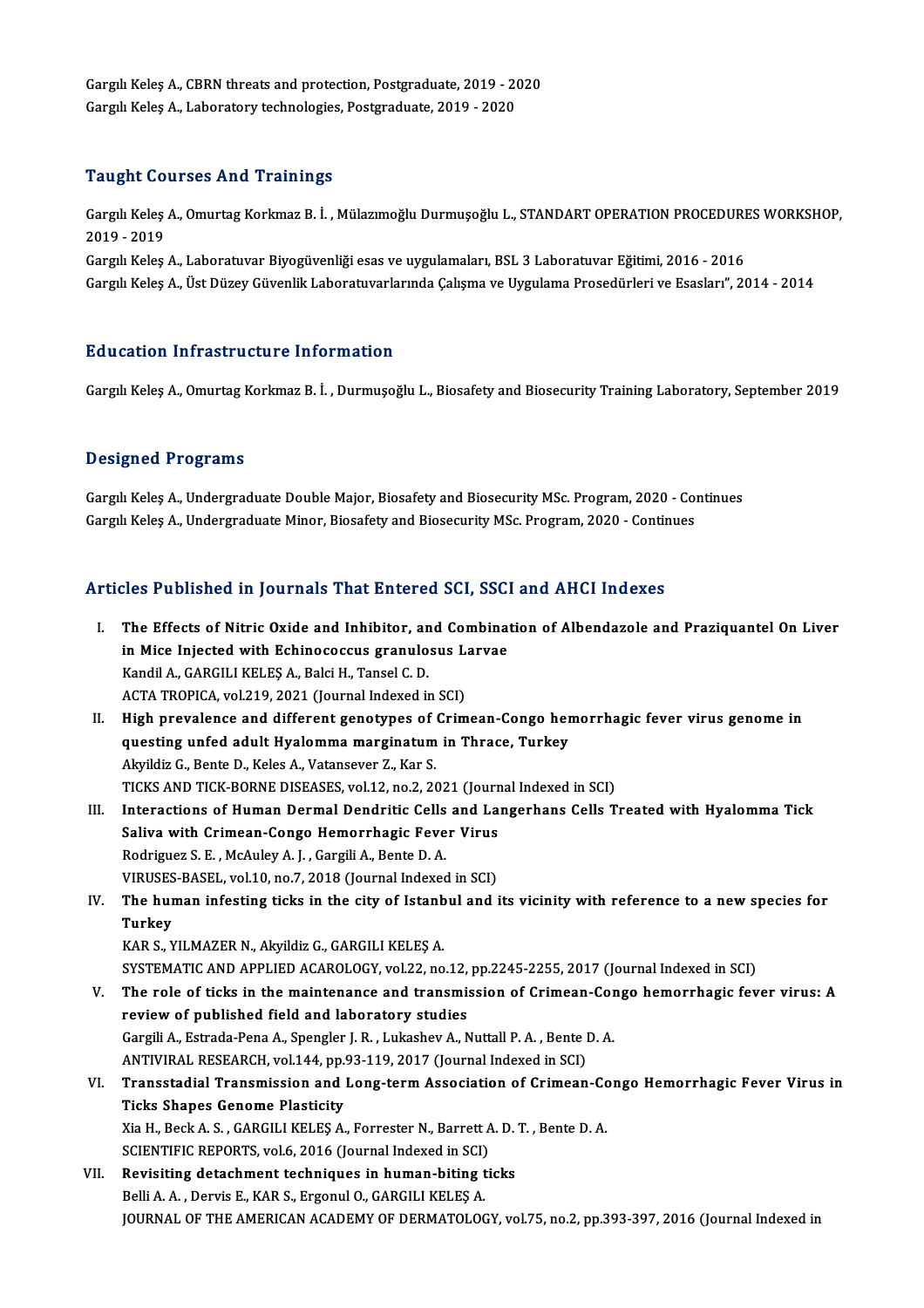|        | SCI)                                                                                                                       |
|--------|----------------------------------------------------------------------------------------------------------------------------|
| VIII.  | External morphological anomalies in ixodid ticks from Thrace, Turkey                                                       |
|        | KAR S., Akyildiz G., YILMAZER N., Shaibi T., GARGILI KELEŞ A., VATANSEVER Z.                                               |
|        | EXPERIMENTAL AND APPLIED ACAROLOGY, vol.67, no.3, pp.457-466, 2015 (Journal Indexed in SCI)                                |
| IX.    | Evaluation of 10 Cases of Lyme Disease Presenting with Erythema Migrans in Istanbul, Turkey                                |
|        | Akin Belli A., Dervis E., Ozbas Gok S., Midilli K., GARGILI KELEȘ A.                                                       |
|        | MIKROBIYOLOJI BULTENI, vol.49, no.4, pp.525-531, 2015 (Journal Indexed in SCI)                                             |
| Х.     | Preferences of different tick species for human hosts in Turkey                                                            |
|        | Kar S., Dervis E., Akin A., Ergonul O., Gargili A.                                                                         |
|        | EXPERIMENTAL AND APPLIED ACAROLOGY, vol.61, no.3, pp.349-355, 2013 (Journal Indexed in SCI)                                |
| XI.    | Influence of laboratory animal hosts on the life cycle of Hyalomma marginatum and implications for                         |
|        | an in vivo transmission model for Crimean-Congo hemorrhagic fever virus                                                    |
|        | Gargili A., Thangamani S., Bente D.                                                                                        |
|        | FRONTIERS IN CELLULAR AND INFECTION MICROBIOLOGY, vol.3, 2013 (Journal Indexed in SCI)                                     |
| XII.   | Borrelia burgdorferi s.l. and Rickettsia spp. in Ticks Collected from European Part of Turkey                              |
|        | KAR S., YILMAZER N., MİDİLLİ K., ERGİN S., Gargili A.                                                                      |
|        | KAFKAS UNIVERSITESI VETERINER FAKULTESI DERGISI, vol.19, no.1, pp.19-24, 2013 (Journal Indexed in SCI)                     |
| XIII.  | Rickettsia Species in Ticks Removed from Humans in Istanbul, Turkey                                                        |
|        | GARGILI KELEȘ A., Palomar A. M., MİDİLLİ K., Portillo A., KAR S., Oteo J. A.                                               |
|        | VECTOR-BORNE AND ZOONOTIC DISEASES, vol.12, no.11, pp.938-941, 2012 (Journal Indexed in SCI)                               |
| XIV.   | The effects of dietary oregano essential oil on live performance, carcass yield, serum                                     |
|        | immunoglobulin G level, and oocyst count in broilers                                                                       |
|        | Alp M., Midilli M., Kocabagli N., Yilmaz H., Turan N., Gargili A., Acar N.                                                 |
|        | JOURNAL OF APPLIED POULTRY RESEARCH, vol.21, no.3, pp.630-636, 2012 (Journal Indexed in SCI)                               |
| XV.    | Crimean-Congo Hemorrhagic Fever in European Part of Turkey: Genetic Analysis of the Virus Strains                          |
|        | from Ticks and a Seroepidemiological Study in Humans                                                                       |
|        | GARGILI KELEŞ A., Midilli K., Ergonul O., Ergin S., Alp H. G., VATANSEVER Z., Iyisan S., Cerit C., YILMAZ G., Altas K., et |
|        | al.<br>VECTOR-BORNE AND ZOONOTIC DISEASES, vol.11, no.6, pp.747-752, 2011 (Journal Indexed in SCI)                         |
| XVI.   | Different Abundances of Human-Biting Ticks in Two Neighboring Provinces in Turkey                                          |
|        | GARGILI KELEŞ A., KAR S., YILMAZER N., Ergonul O., VATANSEVER Z.                                                           |
|        | KAFKAS UNIVERSITESI VETERINER FAKULTESI DERGISI, vol.17, 2011 (Journal Indexed in SCI)                                     |
| XVII.  | A newly identified Crimean-Congo hemorrhagic fever virus strain in Turkey                                                  |
|        | Elevli M., Ozkul A. A., Civilibal M., Midilli K., Gargili A., Duru N. S.                                                   |
|        | INTERNATIONAL JOURNAL OF INFECTIOUS DISEASES, vol.14, 2010 (Journal Indexed in SCI)                                        |
| XVIII. | The trend towards habitat fragmentation is the key factor driving the spread of Crimean-Congo                              |
|        | haemorrhagic fever                                                                                                         |
|        | Estrada-Pena A., Vatansever Z., Gargili A., Ergoenul O.                                                                    |
|        | EPIDEMIOLOGY AND INFECTION, vol.138, no.8, pp.1194-1203, 2010 (Journal Indexed in SCI)                                     |
| XIX.   | Evaluation of Ticks Biting Humans in Thrace Province, Turkey                                                               |
|        | GARGILI KELEŞ A., KAR S., YILMAZER N., Cerit C., Sonmez G., Sahin F., Alp H. G., VATANSEVER Z.                             |
|        | KAFKAS UNIVERSITESI VETERINER FAKULTESI DERGISI, vol.16, 2010 (Journal Indexed in SCI)                                     |
| XX.    | First Record of Borrelia spielmani in Turkey                                                                               |
|        | GARGILI KELEȘ A., MİDİLLİ K., ERGİN S., Sengoz G., Dervis E., Estrada Pena A.                                              |
|        | KAFKAS UNIVERSITESI VETERINER FAKULTESI DERGISI, vol.16, 2010 (Journal Indexed in SCI)                                     |
| XXI.   | The first clinical case due to AP92 like strain of Crimean-Congo Hemorrhagic Fever virus and a field                       |
|        | survey                                                                                                                     |
|        | Midilli K., Gargili A., Ergonul O., Elevli M., Ergin S., Turan N., Sengoz G., Ozturk R., Bakar M.                          |
|        | BMC INFECTIOUS DISEASES, vol.9, 2009 (Journal Indexed in SCI)                                                              |
| XXII.  | STUDIES ON THE PREVALENCE OF CRIMEAN CONGO HEMORRHAGIC FEVER VIRUS IN TICKS OF                                             |
|        | DOMESTICATED AND WILD ANIMALS                                                                                              |
|        |                                                                                                                            |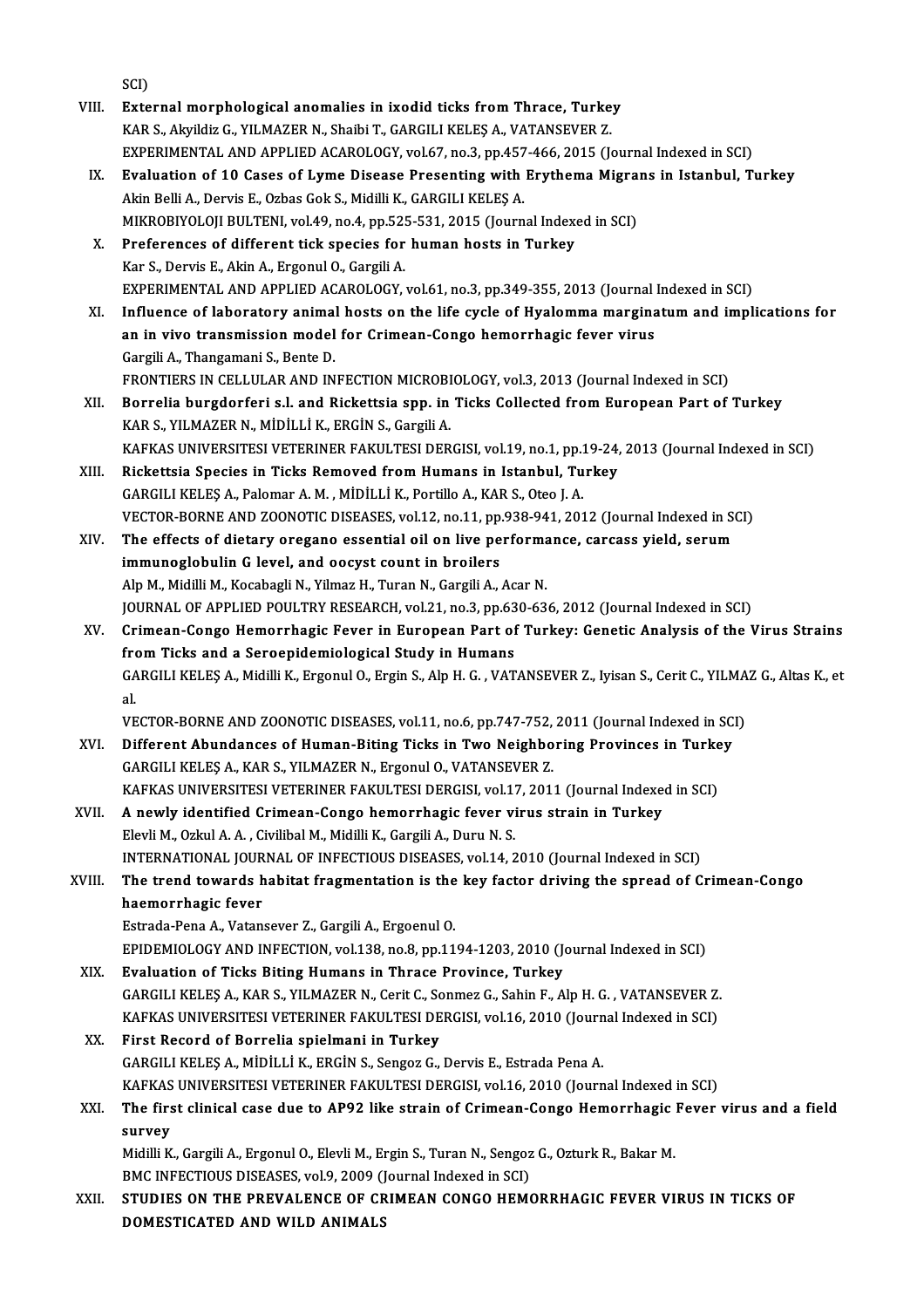GargiliA. IUBMBLIFE,vol.61,no.3,pp.317-318,2009 (Journal Indexed inSCI) Gargili A.<br>IUBMB LIFE, vol.61, no.3, pp.317-318, 2009 (Journal Indexed in SCI)<br>XXIII. DETECTION OF TOXOPLASMA GONDII FROM MEAT AND MEAT PRODUCTS BY THE NESTED-PCR<br>METHOD AND ITS RELATIONSHIP WITH SEROPREVALENCE IN SLAU IUBMB LIFE, vol.61, no.3, pp.317-318, 2009 (Journal Indexed in SCI)<br>DETECTION OF TOXOPLASMA GONDII FROM MEAT AND MEAT PRODUCTS BY THE NESTE<br>METHOD AND ITS RELATIONSHIP WITH SEROPREVALENCE IN SLAUGHTERED ANIMALS<br>Frain S. Ci METHOD AND ITS RELATIONSHIP WITH SEROPREVALENCE IN SLAUGHTERED ANIMALS<br>Ergin S., Ciftcioglu G., Midilli K., Issa G., Gargili A. METHOD AND ITS RELATIONSHIP WITH SEROPREVALENCE IN SLAUGHTERED ANIMALS<br>Ergin S., Ciftcioglu G., Midilli K., Issa G., Gargili A.<br>BULLETIN OF THE VETERINARY INSTITUTE IN PULAWY, vol.53, no.4, pp.657-661, 2009 (Journal Indexe Ergin S., Ciftcioglu G., Midilli K., Issa G., Gargili A.<br>BULLETIN OF THE VETERINARY INSTITUTE IN PULAWY<br>XXIV. Ticks biting humans in the urban area of Istanbul<br>Vetancever 7, Cargili A. Aveul N.S., Senger C. Estrada B BULLETIN OF THE VETERINARY INSTITUTE IN PULAWY, vol.53<br>Ticks biting humans in the urban area of Istanbul<br>Vatansever Z., Gargili A., Aysul N. S. , Sengoz G., Estrada-Pena A.<br>PARASITOLOCY PESEARCH vol.192 no.2 nn 551 552 200 Ticks biting humans in the urban area of Istanbul<br>Vatansever Z., Gargili A., Aysul N. S. , Sengoz G., Estrada-Pena A.<br>PARASITOLOGY RESEARCH, vol.102, no.3, pp.551-553, 2008 (Journal Indexed in SCI) Vatansever Z., Gargili A., Aysul N. S. , Sengoz G., Estrada-Pena A.<br>PARASITOLOGY RESEARCH, vol.102, no.3, pp.551-553, 2008 (Journal Indexed in SCI)<br>XXV. Modeling the spatial distribution of Crimean-Congo Hemorrhagic Fever PARASITOLOGY RESEARCH, vol.102, no.3, pp.551-553, 2008 (Journal Indexed in St.<br>Modeling the spatial distribution of Crimean-Congo Hemorrhagic Fever<br>Estrada-Pena A., Vatansever Z., Gargili A., Aktas M., Uzun R., Ergonul O., Modeling the spatial distribution of Crimean-Congo Hemorrhagic Fever outbreaks in T<br>Estrada-Pena A., Vatansever Z., Gargili A., Aktas M., Uzun R., Ergonul O., Jongejan F.<br>VECTOR-BORNE AND ZOONOTIC DISEASES, vol.7, no.4, pp Estrada-Pena A., Vatansever Z., Gargili A., Aktas M., Uzun R., Ergonul O., Jongejan F.<br>VECTOR-BORNE AND ZOONOTIC DISEASES, vol.7, no.4, pp.667-678, 2007 (Journal Indexed in SCI)<br>XXVI. An early warning system for Crimea remote sensing technology Estrada-PenaA.,Vatansever Z.,GargiliA.,BuzganT. remote sensing technology<br>Estrada-Pena A., Vatansever Z., Gargili A., Buzgan T.<br>GEOSPATIAL HEALTH, vol.2, no.1, pp.127-135, 2007 (Journal Indexed in SCI)<br>Imported Crimean Congo bemorrhagia fovor cases in Istanbul. Estrada-Pena A., Vatansever Z., Gargili A., Buzgan T.<br>GEOSPATIAL HEALTH, vol.2, no.1, pp.127-135, 2007 (Journal Indexed :<br>XXVII. Imported Crimean-Congo hemorrhagic fever cases in Istanbul<br>Midilli K. Congili A. Engenul O. S GEOSPATIAL HEALTH, vol.2, no.1, pp.127-135, 2007 (Journal Indexed in Imported Crimean-Congo hemorrhagic fever cases in Istanbul<br>Midilli K., Gargili A., Ergonul O., Sengoz G., Ozturk R., Bakar M., Jongejan F.<br>PMC INFECTIOUS Imported Crimean-Congo hemorrhagic fever cases in Istal<br>Midilli K., Gargili A., Ergonul O., Sengoz G., Ozturk R., Bakar M., Jong<br>BMC INFECTIOUS DISEASES, vol.7, 2007 (Journal Indexed in SCI)<br>Inhibition of indusible nitris Midilli K., Gargili A., Ergonul O., Sengoz G., Ozturk R., Bakar M., Jongejan F.<br>BMC INFECTIOUS DISEASES, vol.7, 2007 (Journal Indexed in SCI)<br>XXVIII. Inhibition of inducible nitric oxide synthase in murine visceral lar **BMC INFECTIO**<br>Inhibition of i<br>liver damage<br>Domirci C. Corr Inhibition of inducible nitric oxide synthase in murine visceral larva migrantiver damage<br>Iiver damage<br>Demirci C., Gargili A., Kandil A., Cetinkaya H., Uyaner I., Boynuegri B., Gumustas M. K.<br>CHINESE IQUENAL OF PHYSIOLOCY liver damage<br>Demirci C., Gargili A., Kandil A., Cetinkaya H., Uyaner I., Boynuegri B., Gumustas M. K.<br>CHINESE JOURNAL OF PHYSIOLOGY, vol.49, no.6, pp.326-334, 2006 (Journal Indexed in SCI)<br>Effects of misrousyse sooking on Demirci C., Gargili A., Kandil A., Cetinkaya H., Uyaner I., Boynuegri B., Gumustas M. K.<br>CHINESE JOURNAL OF PHYSIOLOGY, vol.49, no.6, pp.326-334, 2006 (Journal Indexed in SCI)<br>XXIX. Effects of microwave cooking on the infe CHINESE JOURNAL OF PH<br>Effects of microwave co<br>of paratenic host mice Effects of microwave cookin<br>of paratenic host mice<br>Cetinkaya H., Gargili A., Altas K.<br>TURKISH JOURNAL OF VETERU of paratenic host mice<br>Cetinkaya H., Gargili A., Altas K.<br>TURKISH JOURNAL OF VETERINARY & ANIMAL SCIENCES, vol.30, no.6, pp.533-538, 2006 (Journal Indexed in SCI) Cetinkaya H., Gargili A., Altas K.<br>TURKISH JOURNAL OF VETERINARY & ANIMAL SCIENCES, vol.30, no.6, pp.533-538, 2006 (J<br>XXX. Canine filariosis around Istanbul, Turkey employing naphtol AS-TR phosphatase<br>Tenerlek M. Cargili A Toparlak M., Gargili A., Esatgil M., Cetinkaya H. Canine filariosis around Istanbul, Turkey employing naphtol AS-TR phosp<br>Toparlak M., Gargili A., Esatgil M., Cetinkaya H.<br>ACTA VETERINARIA BRNO, vol.74, no.2, pp.233-237, 2005 (Journal Indexed in SCI)<br>Sanaanidamialagu of B XXXI. Seroepidemiology of Borrelia burgdorferi sensu lato and Anaplasma phagoeytophilum in wild mice<br>captured in Northern Turkey ACTA VETERINARIA BRNO, vol.74, no.2, pp.233-237, 2005 (Journal Indexed in SCI) Seroepidemiology of Borrelia burgdorferi sensu lato and Anaplasma phagoeytophilum in wild mi<br>captured in Northern Turkey<br>Guner E., Watanabe M., Kadosaka T., Polat E., Gargili A., Gulanber A., Ohashi N., Kaneda K., Imai Y., captured in Northern Turkey<br>Guner E., Watanabe M., Kadosaka T., Polat E., Gargili A., Gulanber A., Ohashi N., Kaneda K., In<br>EPIDEMIOLOGY AND INFECTION, vol.133, no.2, pp.331-336, 2005 (Journal Indexed in SCI)<br>In vive inhib Guner E., Watanabe M., Kadosaka T., Polat E., Gargili A., Gulanber A., Ohashi N., Kaneda K., Imai Y., Masuzawa T.<br>EPIDEMIOLOGY AND INFECTION, vol.133, no.2, pp.331-336, 2005 (Journal Indexed in SCI)<br>XXXII. In vivo inhibiti EPIDEMIOLOGY AND INFECTION, vol.133, no.2, pp.331-336, 2005 (Journal Indexed in SCI)<br>In vivo inhibition of inducible nitric oxide and evaluation of the brain tissue dan<br>Toxocara canis larvae in experimentally infected mice In vivo inhibition of inducible nitric oxide and evaluation of the brain tissue damage induced by Toxocara canis larvae in experimentally infected mice<br>Gargili A., Demirci C., Kandil A., Cetinkaya H., Atukeren P., Gumustas M.<br>CHINESE JOURNAL OF PHYSIOLOGY, vol.47, no.4, pp.189-196, 2004 (Journal Indexed in SCI)<br>A sase Gargili A., Demirci C., Kandil A., Cetinkaya H., Atukeren P., Gumustas M.<br>CHINESE JOURNAL OF PHYSIOLOGY, vol.47, no.4, pp.189-196, 2004 (Journal Indexed in SCI)<br>XXXIII. A case of Aelurostrongylus abstrusus infection in a c CHINESE JOURNAL OF PHYSIO<br>A case of Aelurostrongylus<br>moxidectin and levamisole<br>Tugar E. Toparlek M. Cargili A. A case of Aelurostrongylus abstrusus infecti<br>moxidectin and levamisole<br>Tuzer E., Toparlak M., Gargili A., Keles V., Esatgil M.<br>TURKISH JOURNAL OF VETERINARY & ANIMAL SC moxidectin and levamisole<br>Tuzer E., Toparlak M., Gargili A., Keles V., Esatgil M.<br>TURKISH JOURNAL OF VETERINARY & ANIMAL SCIENCES, vol.26, no.2, pp.411-414, 2002 (Journal Indexed in SCI)<br>First sase repert of Diestenbume re Tuzer E., Toparlak M., Gargili A., Keles V., Esatgil M.<br>TURKISH JOURNAL OF VETERINARY & ANIMAL SCIENCES, vol.26, no.2, pp.411-414, 2002 (Jour<br>XXXIV. First case report of Dioctophyme renale (Goeze, 1782) in a dog in Istanbu TURKISH JOURNAL OF VETERINARY & ANI<br>First case report of Dioctophyme rena<br>Gargili A., Firat I., Toparlak M., Cetinkaya H.<br>TURKISH JOURNAL OF VETERINARY & ANI First case report of Dioctophyme renale (Goeze, 1782) in a dog in Istanbul, Turkey<br>Gargili A., Firat I., Toparlak M., Cetinkaya H.<br>TURKISH JOURNAL OF VETERINARY & ANIMAL SCIENCES, vol.26, no.5, pp.1189-1191, 2002 (Journal Gargili A., Firat I., Toparlak M., Cetinkaya H. TURKISH JOURNAL OF VETERINARY & ANIMAL SCIENCES, vol.26, no.5, pp.1189-1191, 2002 (Journal<br>SCI)<br>XXXV. Contamination of children's playground sandpits, with Toxocara eggs in Istanbul, Turkey<br>Tonorlek M. Corgili A. Tuger E. SCI)<br>Contamination of children's playground sandpits, with T<br>Toparlak M., Gargili A., Tuzer E., Keles V., Esatgil M., Cetinkaya H.<br>TURKISH JOURNAL OF VETERINARY & ANIMAL SCIENCES, vol.2 Toparlak M., Gargili A., Tuzer E., Keles V., Esatgil M., Cetinkaya H.<br>TURKISH JOURNAL OF VETERINARY & ANIMAL SCIENCES, vol.26, no.2, pp.317-320, 2002 (Journal Indexed in SCI) XXXVI. Visceral larva migrans in mice caused by eating Toxocara canis-infected chick livers Tuzer E., Toparlak M., Gargili A., Gulanber A., Keles V., Efil I., Esatgil M.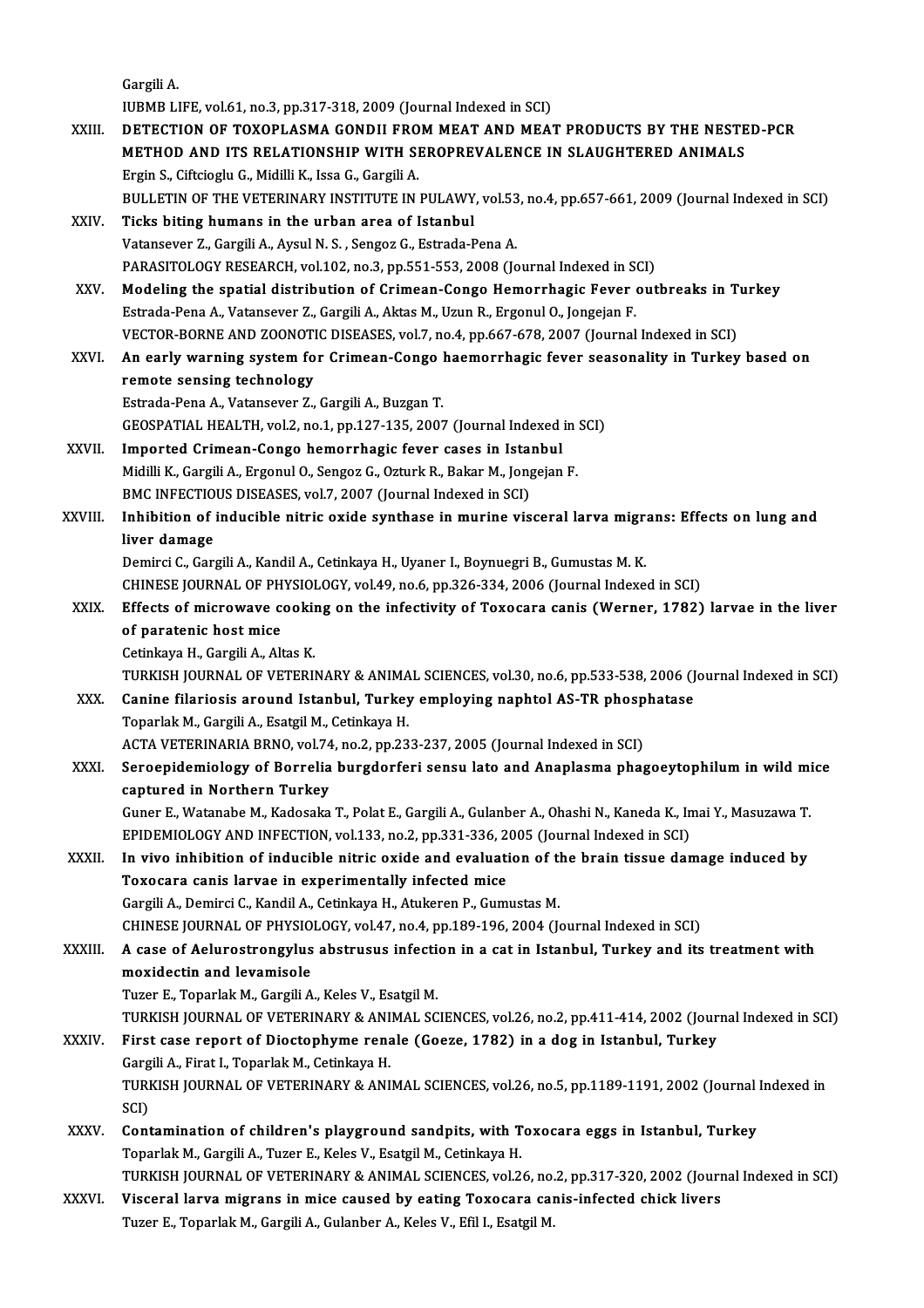TURKISH JOURNAL OF VETERINARY & ANIMAL SCIENCES, vol.26, no.2, pp.293-297, 2002 (Journal Indexed in SCI)<br>A survey of Hypodermesis in settle slaughtered in Threes (Trakys) Turkey

- TURKISH JOURNAL OF VETERINARY & ANIMAL SCIENCES, vol.26, no.2, pp.293-297, 20<br>XXXVII. A survey of Hypodermosis in cattle slaughtered in Thrace (Trakya) Turkey TURKISH JOURNAL OF VETERINARY & ANIMAL SCIENCES, vol.26, no.<br>A survey of Hypodermosis in cattle slaughtered in Thrace (T<br>Gulanber A., Tuzer E., Gargili A., Toparlak M., Efil I., Keles V., Ulutas M.<br>TURKISH JOURNAL OF VETER A survey of Hypodermosis in cattle slaughtered in Thrace (Trakya) Turkey<br>Gulanber A., Tuzer E., Gargili A., Toparlak M., Efil I., Keles V., Ulutas M.<br>TURKISH JOURNAL OF VETERINARY & ANIMAL SCIENCES, vol.24, no.5, pp.429-43
- XXXVIII. Experimental visceral larva migrans in chicken with Toxocara canis Gargili A., Tuzer E., Gulanber A., Toparlak M., Efil I., Keles V., Ulutas M. Experimental visceral larva migrans in chicken with Toxocara canis<br>Gargili A., Tuzer E., Gulanber A., Toparlak M., Efil I., Keles V., Ulutas M.<br>TURKISH JOURNAL OF VETERINARY & ANIMAL SCIENCES, vol.23, no.5, pp.431-433, 199 Gargili A., Tuzer E., Gulanber A., Toparlak M., Efil I., Keles V., Ulutas M.<br>TURKISH JOURNAL OF VETERINARY & ANIMAL SCIENCES, vol.23, no.5, pp.431-433, 1999<br>XXXIX. Efficacy of Moxidectin against Toxocara canis in experimen
	- Efficacy of Moxidectin against Toxocara canis in experimentally infected dogs Gargili A., Tuzer E., Gulanber A., Toparlak M., Efil I., Keles V., Ulutas M. Efficacy of Moxidectin against Toxocara canis in experimentally infected dogs<br>Gargili A., Tuzer E., Gulanber A., Toparlak M., Efil I., Keles V., Ulutas M.<br>TURKISH JOURNAL OF VETERINARY & ANIMAL SCIENCES, vol.23, no.2, pp.1 Gargili A., Tuzer E., Gulanber A., Toparlak M., Efil I., Keles V., Ulutas M.<br>TURKISH JOURNAL OF VETERINARY & ANIMAL SCIENCES, vol.23, no.2, pp.159-161, 1999 (Journal In<br>XL. Therapy of knemidocoptic mange in budgerigars wit
		- TURKISH JOURNAL OF VETERINARY & ANIM<br>Therapy of knemidocoptic mange in bu<br>Toparlak M., Tuzer E., Gargili A., Gulanber A.<br>TURKISH JOURNAL OF VETERINARY & ANIM Therapy of knemidocoptic mange in budgerigars with spot-on application of moxidectin<br>Toparlak M., Tuzer E., Gargili A., Gulanber A.<br>TURKISH JOURNAL OF VETERINARY & ANIMAL SCIENCES, vol.23, no.2, pp.173-174, 1999 (Journal I Toparlak M., Tuzer E., Gargili A., Gulanber A.<br>TURKISH JOURNAL OF VETERINARY & ANIMAL SCIENCES, vol.23, no.2, pp.173-174, 1999 (Journal<br>XLI. Prevalence of liver fluke infections in slaughtered animals in Trakya (Thrace), T
		- TURKISH JOURNAL OF VETERINARY & ANIMAL SCIENCES, vol.23, no.<br>Prevalence of liver fluke infections in slaughtered animals in<br>Gargili A., Tuzer E., Gulanber A., Toparlak M., Efil I., Keles V., Ulutas M.<br>TURKISH JOURNAL OF VE Prevalence of liver fluke infections in slaughtered animals in Trakya (Thrace), Turkey<br>Gargili A., Tuzer E., Gulanber A., Toparlak M., Efil I., Keles V., Ulutas M.<br>TURKISH JOURNAL OF VETERINARY & ANIMAL SCIENCES, vol.23, n Gargili A., Tuzer E., Gulanber A., Toparlak M., Efil I., Keles V., Ulutas M.<br>TURKISH JOURNAL OF VETERINARY & ANIMAL SCIENCES, vol.23, no.2, pp.115-116, 1999 (J.<br>XLII. Efficacy of Moxidectin against strongylin nematodes in
	- TURKISH JOURNAL OF VETERINARY & ANIMAL SCIENCES, vol.23, no.<br>Efficacy of Moxidectin against strongylin nematodes in natur<br>Gulanber A., Tuzer E., Gargili A., Toparlak M., Efil I., Keles V., Ulutas M.<br>TURKISH JOURNAL OF VETE Efficacy of Moxidectin against strongylin nematodes in naturally infected horses<br>Gulanber A., Tuzer E., Gargili A., Toparlak M., Efil I., Keles V., Ulutas M.<br>TURKISH JOURNAL OF VETERINARY & ANIMAL SCIENCES, vol.22, no.5, p Gulanber A., Tuzer E., Gargili A., Toparlak M., Efil I., Keles V., Ulutas M.<br>TURKISH JOURNAL OF VETERINARY & ANIMAL SCIENCES, vol.22, no.5, pp.465-466, 1998 (Journal Indexed in SC<br>XLIII. Efficacy of moxidectin against Aspi
	- TURKISH JOURNAL OF VETERINARY & ANIMAL SCIENCES, vol.22, no.<br>Efficacy of moxidectin against Aspiculuris tetraptera and Syp<br>Gargili A., Tuzer E., Gulanber A., Efil I., Keles V., Ulutas M., Toparlak M.<br>TURKISH JOURNAL OF VET Efficacy of moxidectin against Aspiculuris tetraptera and Syphacia muris in naturally infected rats<br>Gargili A., Tuzer E., Gulanber A., Efil I., Keles V., Ulutas M., Toparlak M.<br>TURKISH JOURNAL OF VETERINARY & ANIMAL SCIENC TURKISH JOURNAL OF VETERINARY & ANIMAL SCIENCES, vol.22, no.2, pp.151-152, 1998 (Journal Indexed in SCI)<br>Articles Published in Other Journals

- I. Identification and assemblage types of Giardia duodenalis from patients in Thrace, Turkey<br>I. Identification and assemblage types of Giardia duodenalis from patients in Thrace, Turkey XES 1 dentification and assemblage types of Giardia duodenalis from patien<br>Kaplan Küçük Ş., Akyıldız G., BİRCAN R., YILMAZER N., GARGILI KELEŞ A., KAR S.<br>Infectious Diseases and Clinical Misrobiology, 2010 (Beforeed Journa Identification and assemblage types of Giardia duodenalis from patients in Thrace<br>Kaplan Küçük Ş., Akyıldız G., BİRCAN R., YILMAZER N., GARGILI KELEŞ A., KAR S.<br>Infectious Diseases and Clinical Microbiology, 2019 (Refereed Kaplan Küçük Ş., Akyıldız G., BİRCAN R., YILMAZER N., GARGILI KELEŞ A., KAR S.<br>Infectious Diseases and Clinical Microbiology, 2019 (Refereed Journals of Other Institutions)<br>II. Cryptosporidiosis in Humans with Referenc
- Infectious <mark>I</mark><br>Cryptospo<br>in Turkey<br><sup>VII MA7EP</sup> Cryptosporidiosis in Humans with Reference to the First<br>in Turkey<br>YILMAZER N., Kucuk S. K. , Akyildiz G., GARGILI KELEŞ A., KAR S.<br>HASEKLTIP PULTENL MEDICAL PULLETIN OF HASEKLY YOLEE B i**n Turkey**<br>YILMAZER N., Kucuk S. K. , Akyildiz G., GARGILI KELEŞ A., KAR S.<br>HASEKI TIP BULTENI-MEDICAL BULLETIN OF HASEKI, vol.55, no.3, pp.194-198, 2017 (Journal Indexed in ESCI)

YILMAZER N., Kucuk S. K. , Akyildiz G., GARGILI KELEŞ A., KAR S.<br>HASEKI TIP BULTENI-MEDICAL BULLETIN OF HASEKI, vol.55, no.3, pp.194-198, 2017 (Journal Indexed in ESCI)<br>III. Doğal yaşamdaki kaplumbağa ve kirpilerin ken HASEKI TIP<br>Doğal yaşa<br>spp varlığı<br>KAR S. YU M spp varlığı<br>KAR S., YILMAZER N., MİDİLLİ K., ERGİN S., Alp H., GARGILI KELEŞ A.

MUSBED, vol.1, no.3, pp.166-170, 2011 (Other Refereed National Journals)

## Books&Book Chapters

- I. Laboratuvarda Biyogüvenlik Risk Değerlendirmesi ve Yönetimi tə & Book anapters<br>Laboratuvarda Biyogüvenlik Risk Değerlendirı<br>AKYILDIZ G., ZARRABI AHRABI S., GARGILI KELEŞ A.<br>in: TIPPİ MİKROPİYOLOU Leberstuyer Kitebi Altındı. in: TIBBİ MİKROBİYOLOJİ Laboratuvar Kitabı, Altındiş, Mustafa, Editor, NOBEL AKADEMİK YAYINCILIK, Ankara,<br>pp.445-463, 2022 AKYILDIZ G., ZARR<br>in: TIBBİ MİKROBİ<br>pp.445-463, 2022<br>Maraklısına Kana in: TIBBİ MİKROBİYOLOJİ Laboratuvar Kitabı, Altındiş, Mus<br>pp.445-463, 2022<br>II. Meraklısına Keneler ve Kırım Kongo Kanamalı Ateşi<br>CARCU LEE ES A MİDİLLİ K. VATANSEVER 7
- pp.445-463, 2022<br>Meraklısına Keneler ve Kırım Kongo Kana<br>GARGILI KELEŞ A., MİDİLLİ K., VATANSEVER Z.<br>Nebel Tın Kitabevi 2010 Meraklısına Keneler ve<br>GARGILI KELEŞ A., MİDİL<br>Nobel Tıp Kitabevi, 2010

## Nobel Tıp Kitabevi, 2010<br>Refereed Congress / Symposium Publications in Proceedings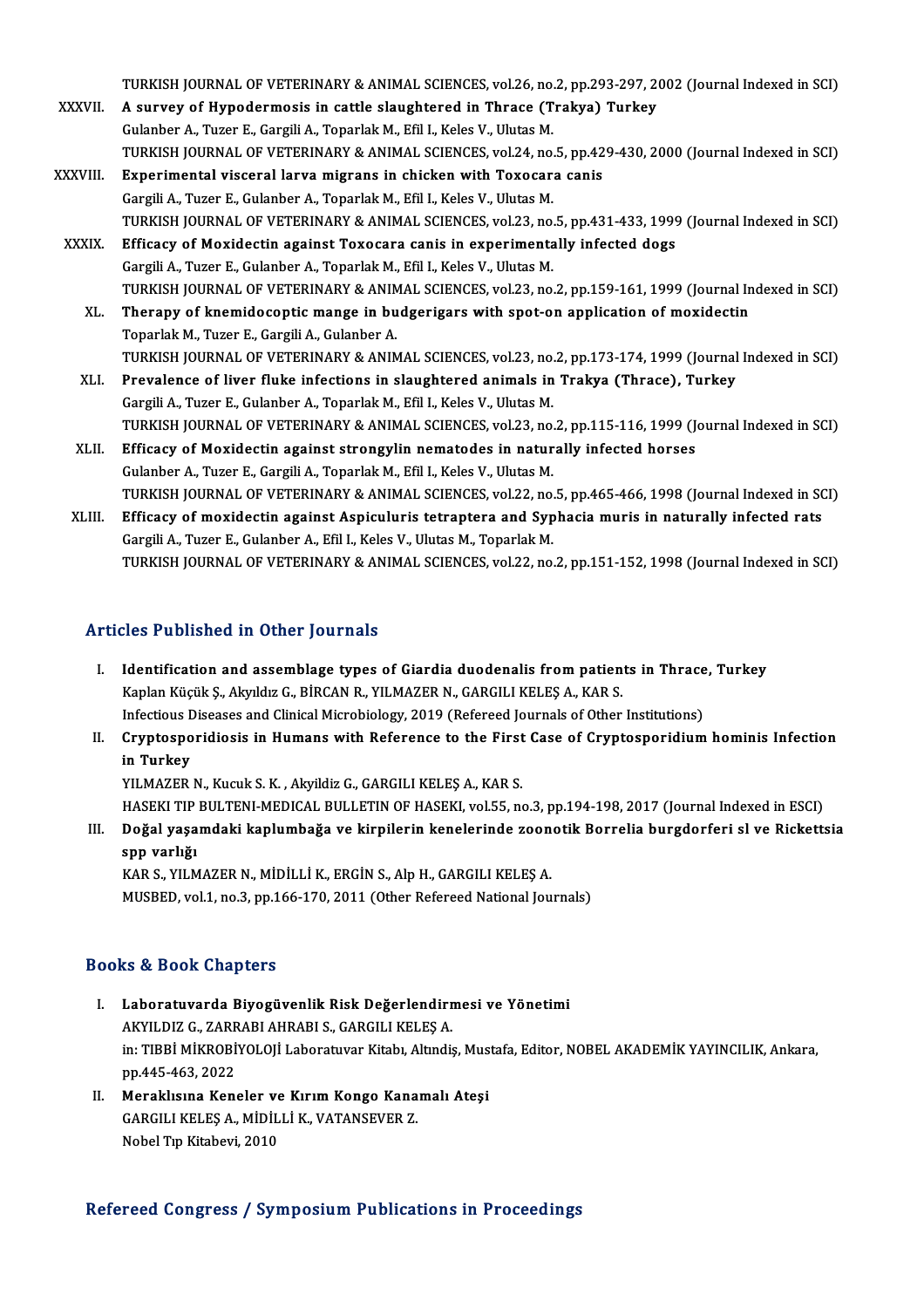| L     | Role of trainings and education programs in reducing biological risks: where do we stand in Turkey? |
|-------|-----------------------------------------------------------------------------------------------------|
|       | GARGILI KELEŞ A                                                                                     |
|       | II. International CBRN Congress, 27 - 29 November 2019                                              |
| Н.    | The role of domestic animals and shelters in ticks and tick-borne diseases                          |
|       | GARGILI KELEŞ A                                                                                     |
|       | International Vet-Expo Veterinary Science Congress, 20 - 22 October 2019                            |
| III.  | Biosafety and Biosecurity Challenges Ahead                                                          |
|       | <b>GARGILI KELEŞ A.</b>                                                                             |
|       | Transboundary Zoonotic Diseases Symposium, 18 - 20 October 2019                                     |
| IV.   | Biosafety and biosecurity education and practice in reducing biorisks role of a training laboratory |
|       | <b>GARGILI KELEŞ A.</b>                                                                             |
|       | 21. Parasitology Congress, 28 September - 03 October 2019                                           |
| V.    | Biosafety and Biosecurity Education and Practice in Turkey and Establishment of a Training          |
|       | Laboratory                                                                                          |
|       | GARGILI KELEŞ A                                                                                     |
|       | 22 EBSA Conference, Bükreş, Romania, 2 - 05 April 2019                                              |
| VI.   | Investigation of the Role of Tortoises and Hyalomma aegyptium Ticks in Crimean-Congo                |
|       | Hemorrhagic Fever Epidemiology                                                                      |
|       | Gargılı Keleş A., Bircan R., Akyıldız G., Bente D., Kar S.                                          |
|       | 13th International Symposium on Ticks and Tick-borne Diseases, Weimar, Germany, 28 - 30 March 2019  |
| VII.  | Crimean-Congo Hemorrhagic Fever: Lessons learned from the epidemic and impacts on public health     |
|       | GARGILI KELEŞ A., Bente D., ERGÖNÜL M. Ö.                                                           |
|       | Gordon Research Conference on Tropical Infectious Diseases, 24 - 29 March 2019                      |
| VIII. | Lyme in Turkey: Underestimated or Over-Diagnosed                                                    |
|       | akartuna c., yalcin c. e., kapmaz m., can f., GARGILI KELEŞ A., ERGÖNÜL M. Ö.                       |
|       | 28. ECCMID, Madrid, Spain, 21 - 24 April 2018                                                       |
| IX.   | Vektör çalışmalarında laboratuvar biyogüvenliği<br><b>GARGILI KELEŞ A.</b>                          |
|       | 20. Ulusal (Uluslararası katılımlı) Parazitoloji Kongresi, 25 September 2016 - 29 September 2017    |
| Х.    | Yeni infeksiyonlar                                                                                  |
|       | <b>GARGILI KELEŞ A.</b>                                                                             |
|       | KLİMİK 30. yıl kurultayı, Turkey, 9 - 12 March 2016                                                 |
| XI.   | Working with the vectors of exotic viruses                                                          |
|       | <b>GARGILI KELES A</b>                                                                              |
|       | ESCV Workshop "Techniques in Clinical Virology", 3 - 04 December 2015                               |
| XII.  | Son on yılda kenelerden ne öğrendik KKKA nın katkılarıyla                                           |
|       | GARGILI KELEŞ A.                                                                                    |
|       | KLİMİK 2015, Antalya, Turkey, 25 - 29 March 2015                                                    |
|       |                                                                                                     |

## Activities in Scientific Journals

Activities in Scientific Journals<br>Clinical and Experimental Health Sciences, Publication Committee Member, 2020 - Continues<br>Türkiye Peregitaleji Dergisi, Assistant Editor, 2017, Continues TIGEN TECO TH' OCTONENTE JOUT NUID<br>Clinical and Experimental Health Sciences, Publication Committ<br>Türkiye Parazitoloji Dergisi, Assistant Editor, 2017 - Continues

# Turkiye Parazitoloji Dergisi, Assistant Editor, 2017 - Continues<br>Memberships / Tasks in Scientific Organizations

Memberships / Tasks in Scientific Organizations<br>Türkiye Parazitoloji Derneği, Member, 1995 - Continues, Turkey<br>Türk Milmebiyeleji Cemiyeti Member, 1994 - Centinues, Turkey Türkiye Parazitoloji Derneği, Member, 1995 - Continues, Turkey<br>Türk Mikrobiyoloji Cemiyeti, Member, 1994 - Continues, Turkey